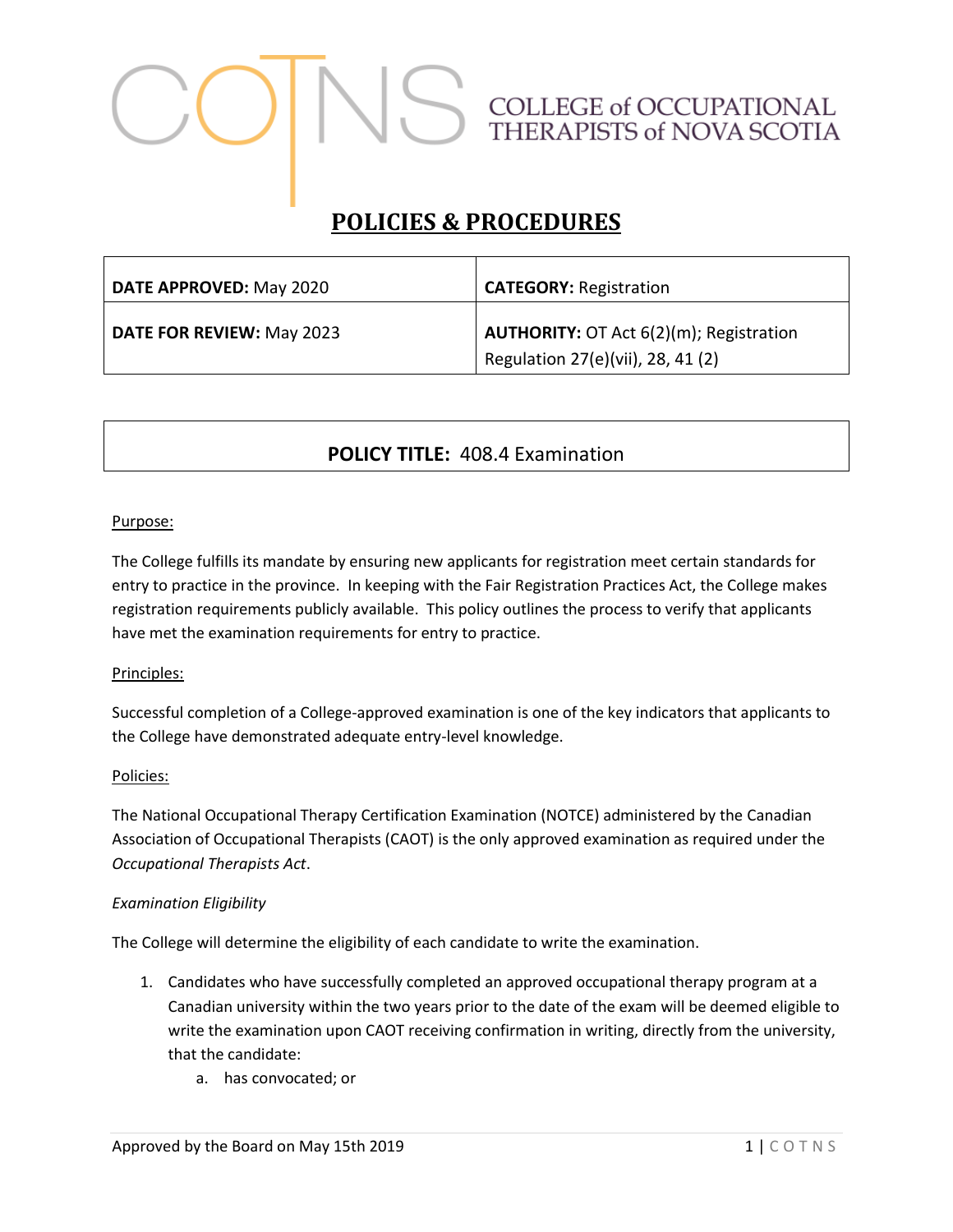- b. has successfully completed all requirements of the occupational therapy program and is recommended for convocation.
- 2. Candidates who have successfully completed an approved occupational therapy program at a Canadian university more than two years before the date of the exam will be deemed eligible to write the examination upon CAOT receiving confirmation in writing, directly from the College, that the candidate is eligible to write the examination.
- 3. Candidates who have successfully completed an occupational therapy program that has not been approved by the Credentials Committee, but have met the College's education requirement, will be deemed eligible to write the examination as part of their application to the College upon CAOT receiving confirmation in writing, directly from the College, that the candidate is eligible to write the examination.
- 4. Candidates that are unsuccessful at the exam will be eligible for an additional attempt (up to a maximum of three attempts in total) upon CAOT receiving confirmation in writing, directly from the College, that the candidate is eligible to write the examination.
- 5. Eligible candidates are permitted a maximum of three written attempts at the examination. The College will refer candidates to CAOT for available resources after each unsuccessful attempt.

## *Successful Completion*

- 6. An Applicant is required to demonstrate their successful completion of the exam by providing a copy of their NOTCE exam certificate or exam results document to the College. These results may be provided by the applicant to the College as a photocopy, fax or PDF document.
- 7. An applicant who meets all of the requirements for full registration except for the examination requirement and is eligible to write the College approved examination, will be granted a provisional practising certificate:
	- a. The applicant will be required to practice under a sponsorship arrangement until demonstrating that they have successfully completed the NOTCE;
	- b. The applicant must provide evidence that they are registered to sit the next available examination or provide a letter of undertaking indicating that they are writing the next available examination;
	- c. A provisional practicing certificate is valid for a maximum of **18 months.**

## Exemptions

- 8. Applicants may be exempt from this requirement if:
	- a. The applicant graduated prior to 1998 from a Canadian occupational therapy program accredited by CAOT and has maintained a practice in Canada in accordance with the continuing competency requirements;
	- b. The applicant is an internationally educated therapist who established their practice in Canada prior to 1994 and has maintained a practice in Canada in accordance with the continuing competency requirements; or
	- c. The applicant is applying from another jurisdiction under the Labour Mobility Support Agreement (LMSA).